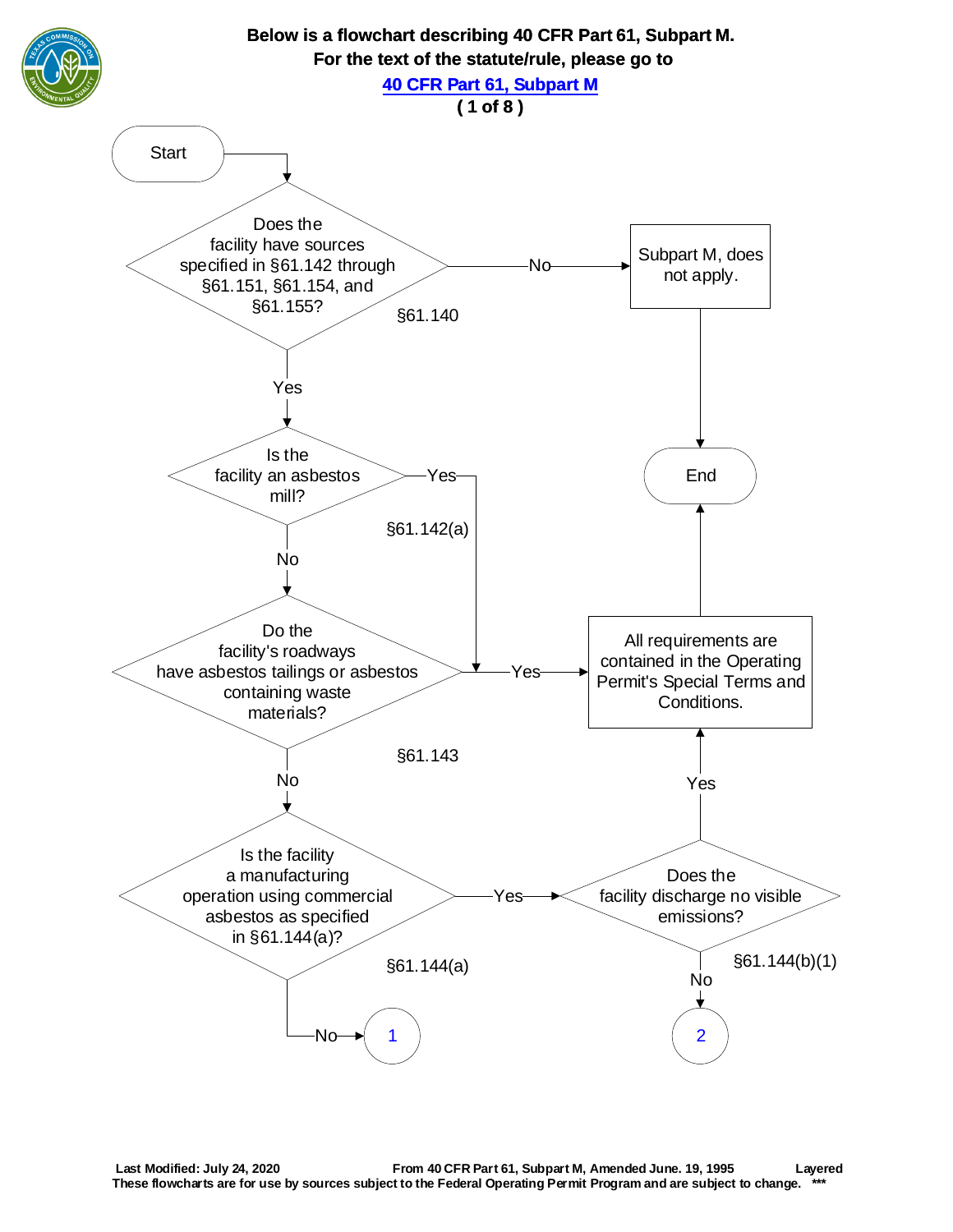<span id="page-1-0"></span>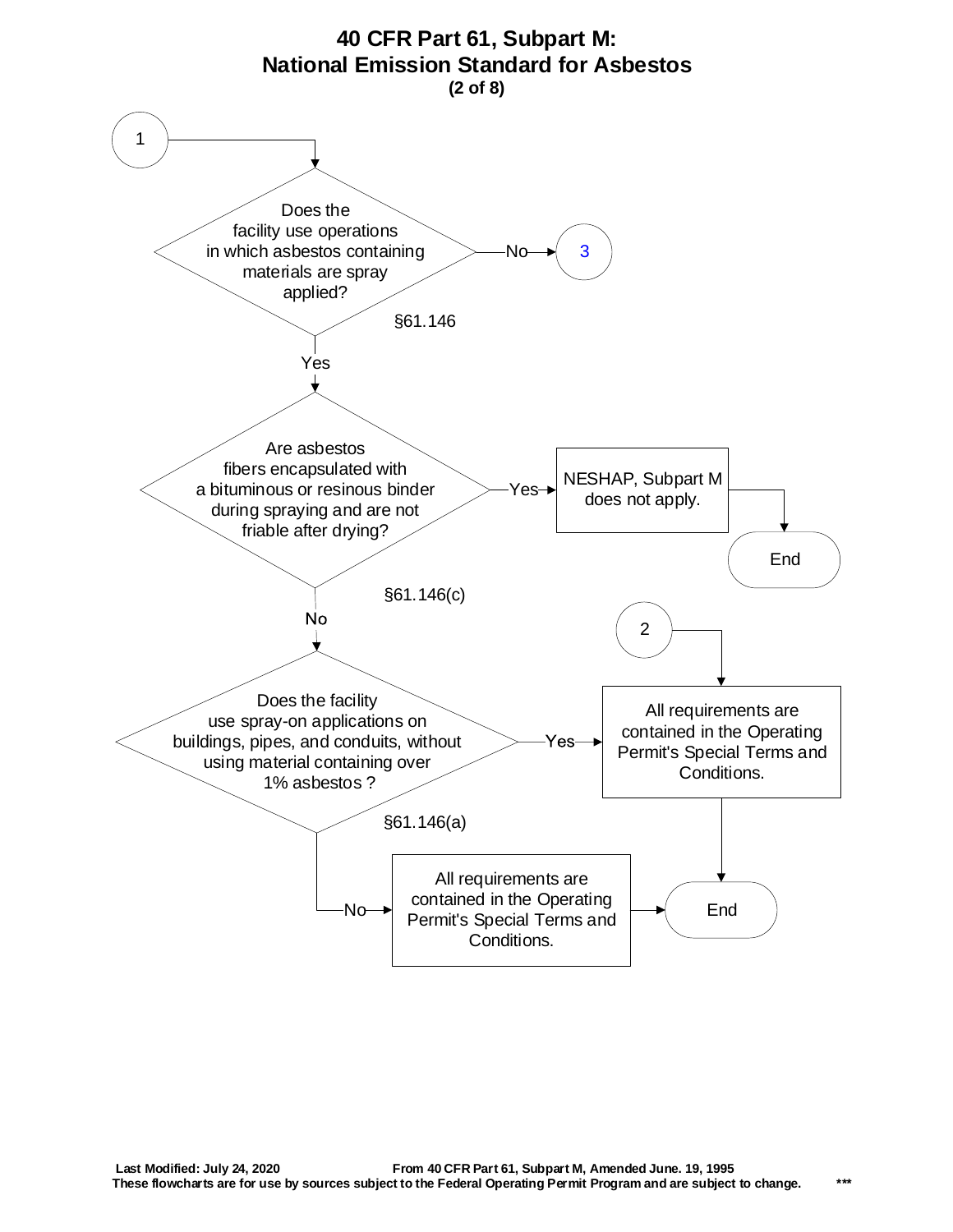<span id="page-2-0"></span>

## **Last Modified: July 24, 2020 From 40 CFR Part 61, Subpart M, Amended June. 19, 1995 These flowcharts are for use by sources subject to the Federal Operating Permit Program and are subject to change. \*\*\***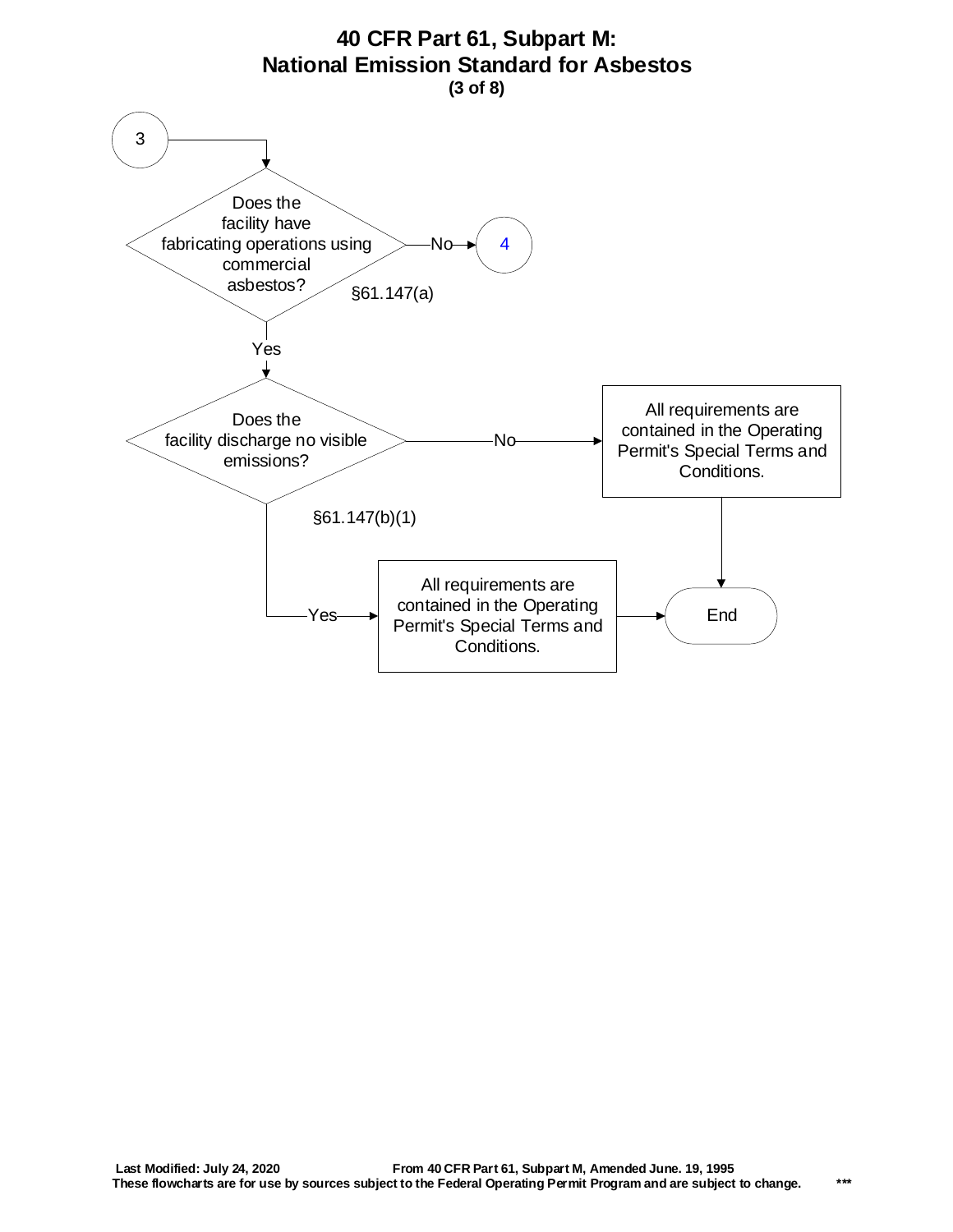<span id="page-3-0"></span>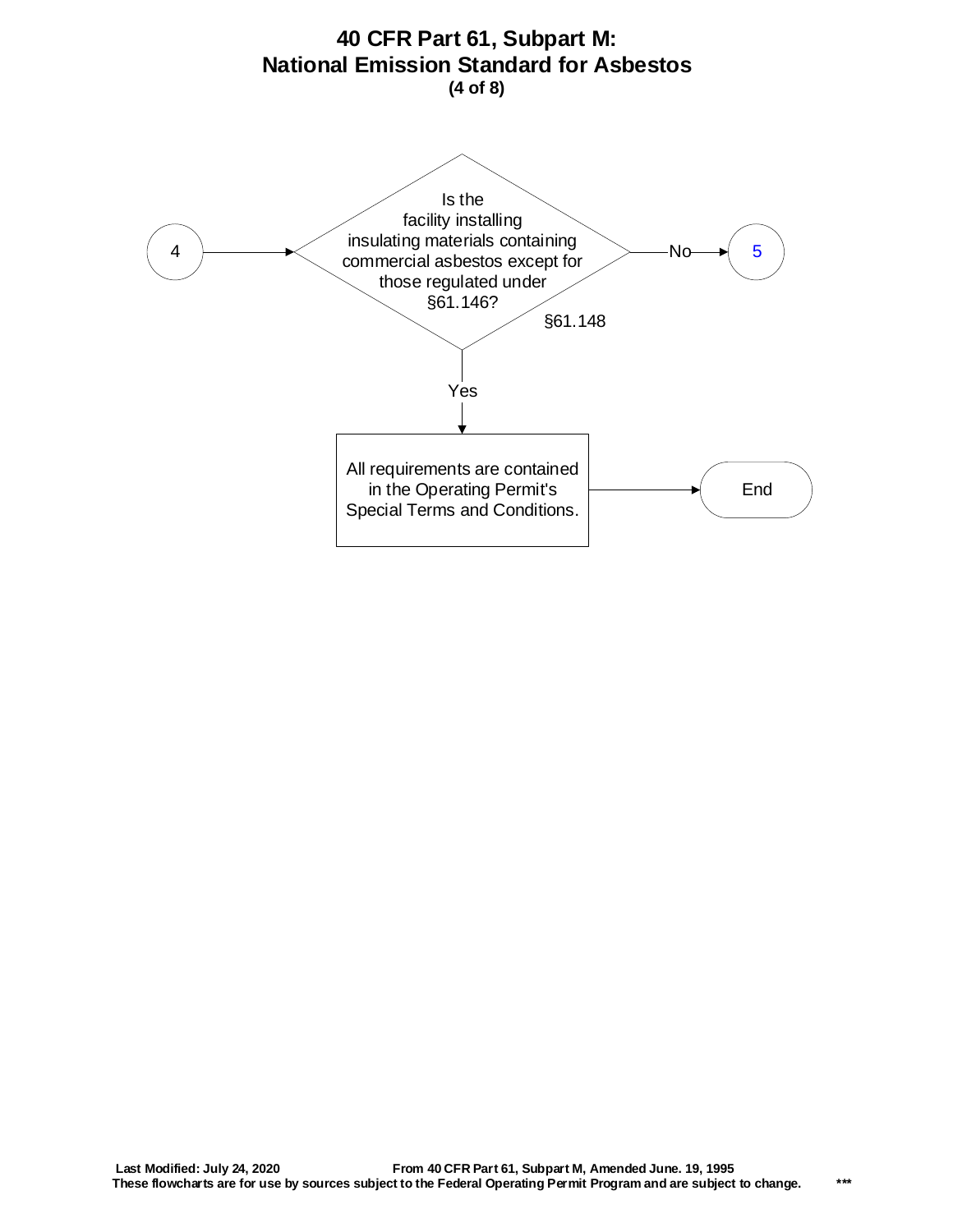<span id="page-4-0"></span>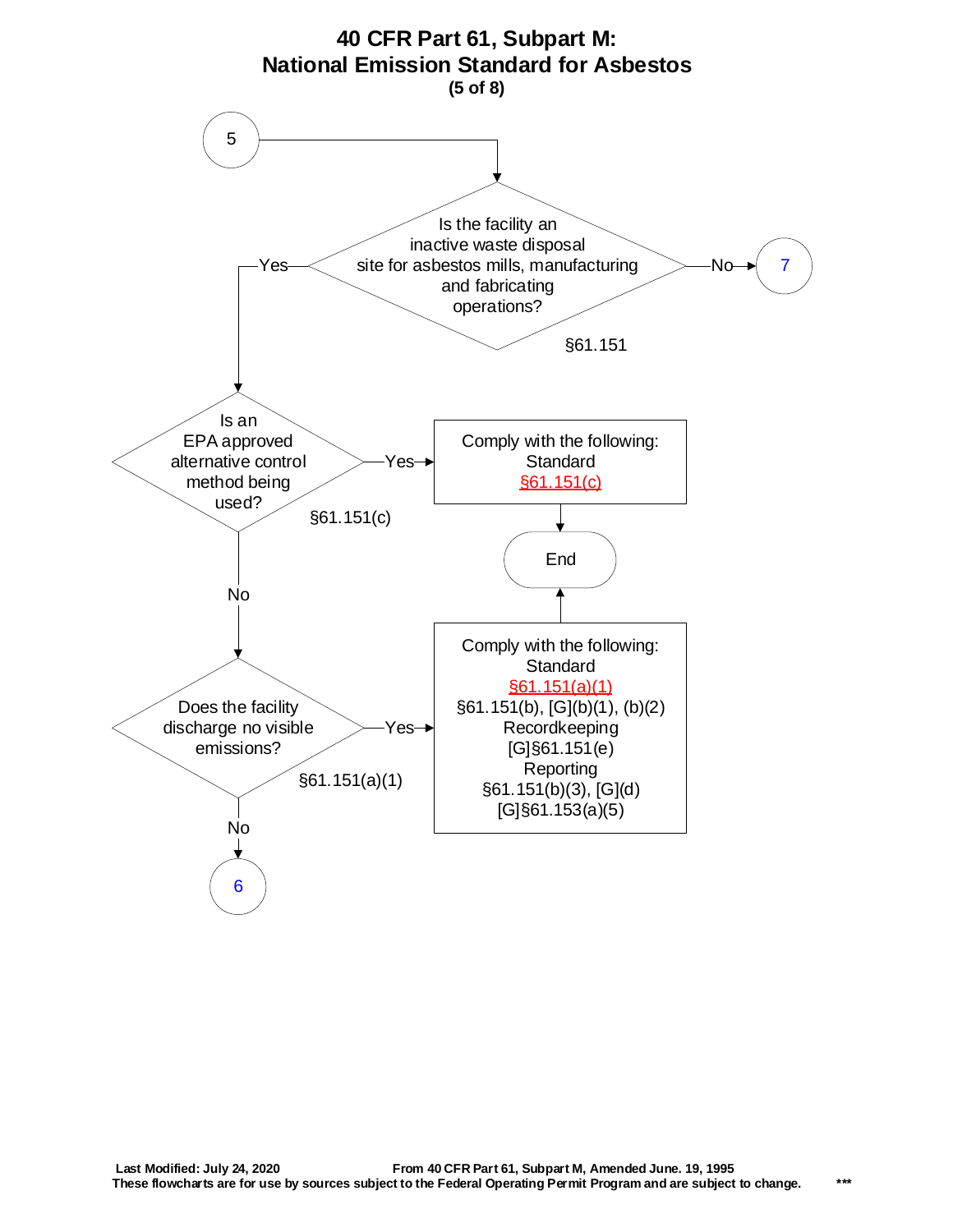<span id="page-5-0"></span>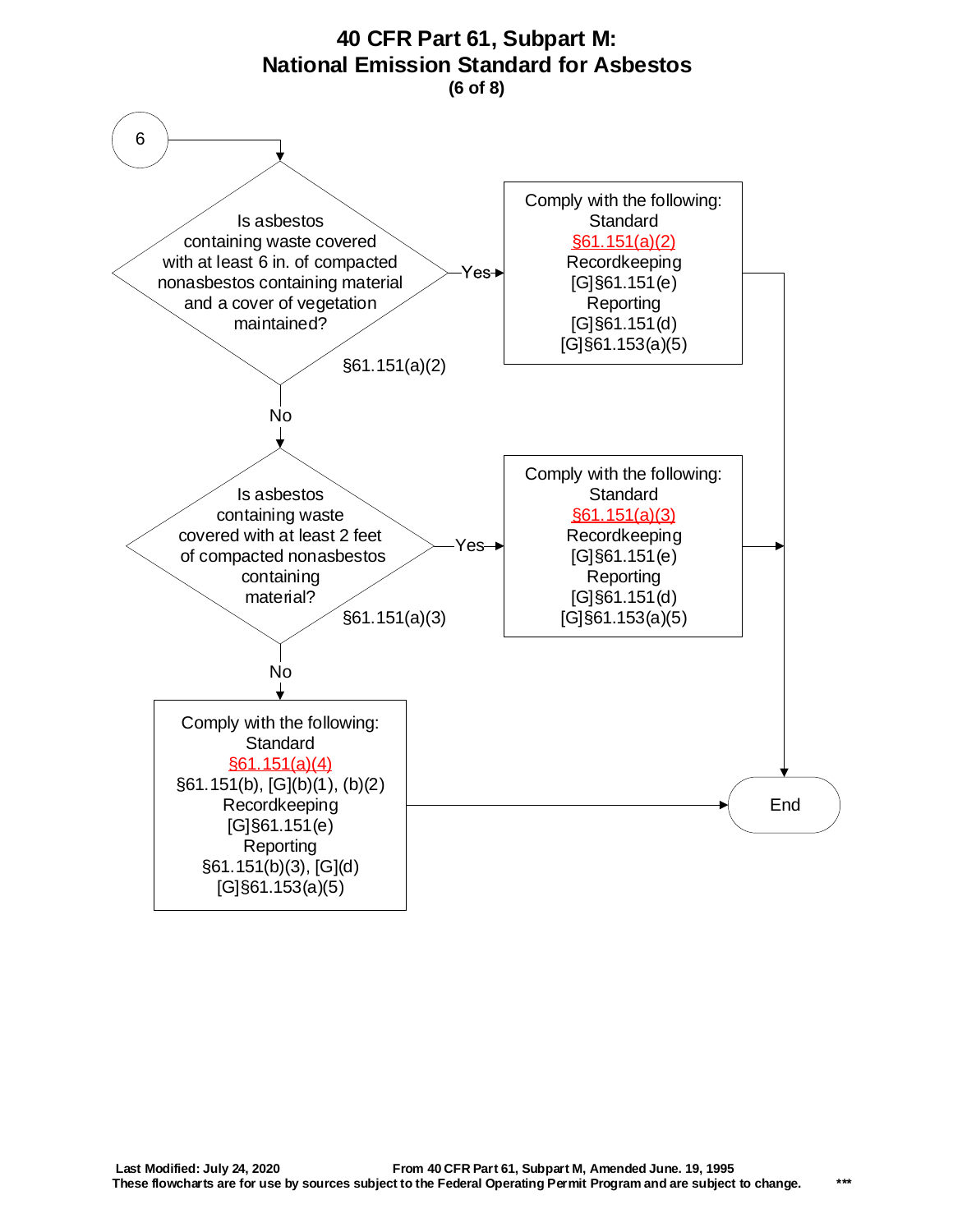<span id="page-6-0"></span>

## **40 CFR Part 61, Subpart M:**